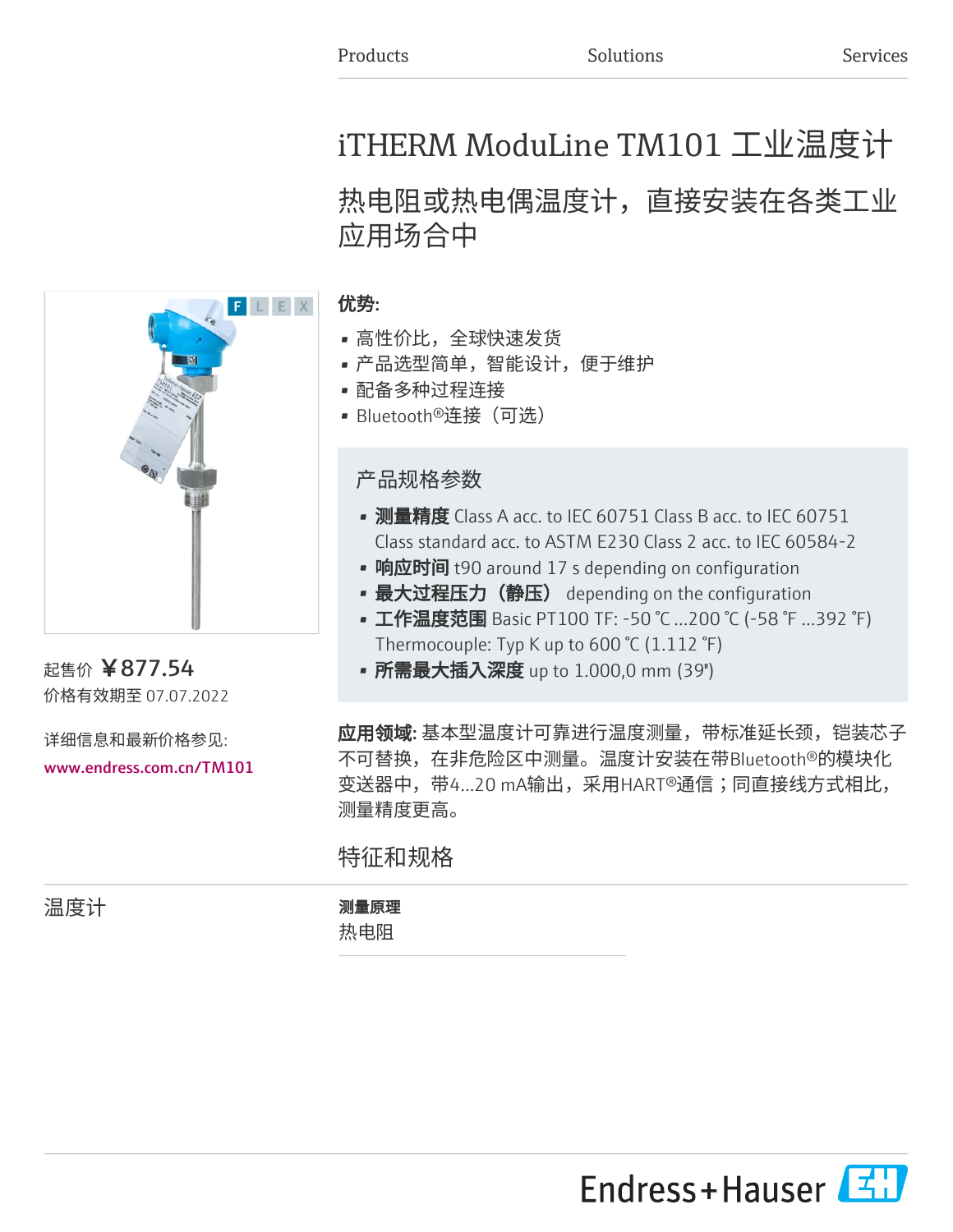#### 温度计 きょうしゃ 特点/应用

Basic technologie metric style universal range of application direct process contact

热保护套管 without, direct process contact

铠装芯子/探头 Basis Sensortechnologie

#### 热保护套管外径

Insert: 6,0 mm

## 所需最大插入深度

up to 1.000,0 mm (39'')

#### 热保护套管材质

Insert Material: 316L (1.4404) Alloy 600 (2.4816)

#### 过程连接

Thread: G1/2", G1/4" NPT1/2" M18x1.5, M20x1.5 Cap-nut: G1/2", G3/4" Compression fitting, also spring load: NPT1/2", G1/2"

#### 热保护套管末端类型

straight